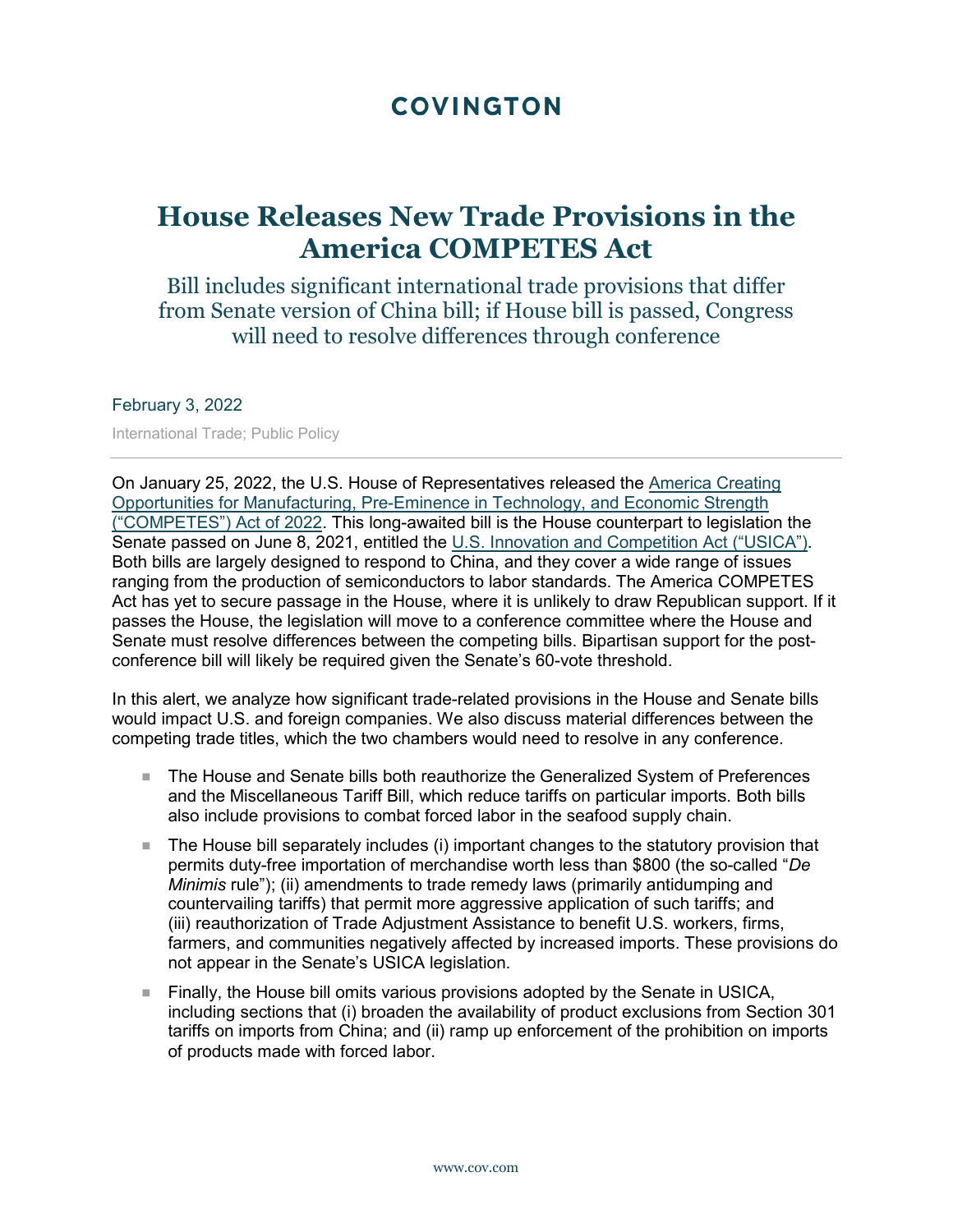# **Significant Trade Provisions in Both Bills**

#### **Generalized System of Preferences ("GSP")**

GSP seeks to encourage economic growth in developing countries by permitting duty-free treatment of certain U.S. imports from eligible countries. The program expired on December 31, 2020, but both bills propose to renew the program and make it effective retroactively to imports entered since expiration. While the House bill proposes to extend the program through the end of 2024, the Senate has proposed to extend it through 2026. Both bills also amend the eligibility criteria for duty-free treatment by imposing stricter environmental and labor standards on countries that benefit from GSP and by requiring them to promote rule of law, good governance, and equitable economic policies.<sup>1</sup> The Senate's version also requires GSP beneficiaries to employ policies that promote digital trade. $^2$  Given these proposals, fewer countries would likely be eligible for the GSP program if it is renewed.

#### **Miscellaneous Tariff Bill ("MTB")**

The MTB provides for a temporary suspension or reduction of tariffs on certain products, usually where there is no domestic production and the forgone tariff revenue is minimal. Companies can apply to the U.S. International Trade Commission ("ITC") for suspension or reduction of tariffs for particular products. The America COMPETES Act and USICA both authorize more MTB cycles through which companies can apply for tariff reductions or suspensions, with the first in 2022 and the second in 2025. Unlike the Senate bill, the America COMPETES Act also limits eligibility for this program by excluding finished goods, such as goods that are ready for sale and goods that will not undergo any substantial processing or transformation in the United States.<sup>3</sup>

#### **Forced Labor in Seafood Supply Chains**

Both bills include provisions to mandate new efforts to combat forced labor and human trafficking in seafood supply chains, but the America COMPETES Act is far more detailed than the Senate's USICA.<sup>4</sup> The House bill would expand the existing Seafood Traceability Program covering fish and fish products to reach all seafood and seafood products imported to the United States.<sup>5</sup> It would mandate the collection of additional data elements for imported seafood, including the location of catch or cultivation, chain-of-custody records, vessel identification numbers, and labor conditions in the harvesting and processing of imported seafood.<sup>6</sup> Finally, it would also require import audits targeted at countries where seafood supply chains are at risk of

- 5 America COMPETES Act, § 70112; *see also* 50 C.F.R. § 300.324 (establishing Seafood Traceability Program).
- 6 America COMPETES Act, § 70114.

<sup>1</sup> America COMPETES Act, § 105001(a)(2); USICA, § 74001(a)(2).

<sup>&</sup>lt;sup>2</sup> USICA, § 74001(a)(2).

<sup>3</sup> America COMPETES Act, § 106002.

<sup>4</sup> *Id.* §§ 70101-70131; USICA, § 71002.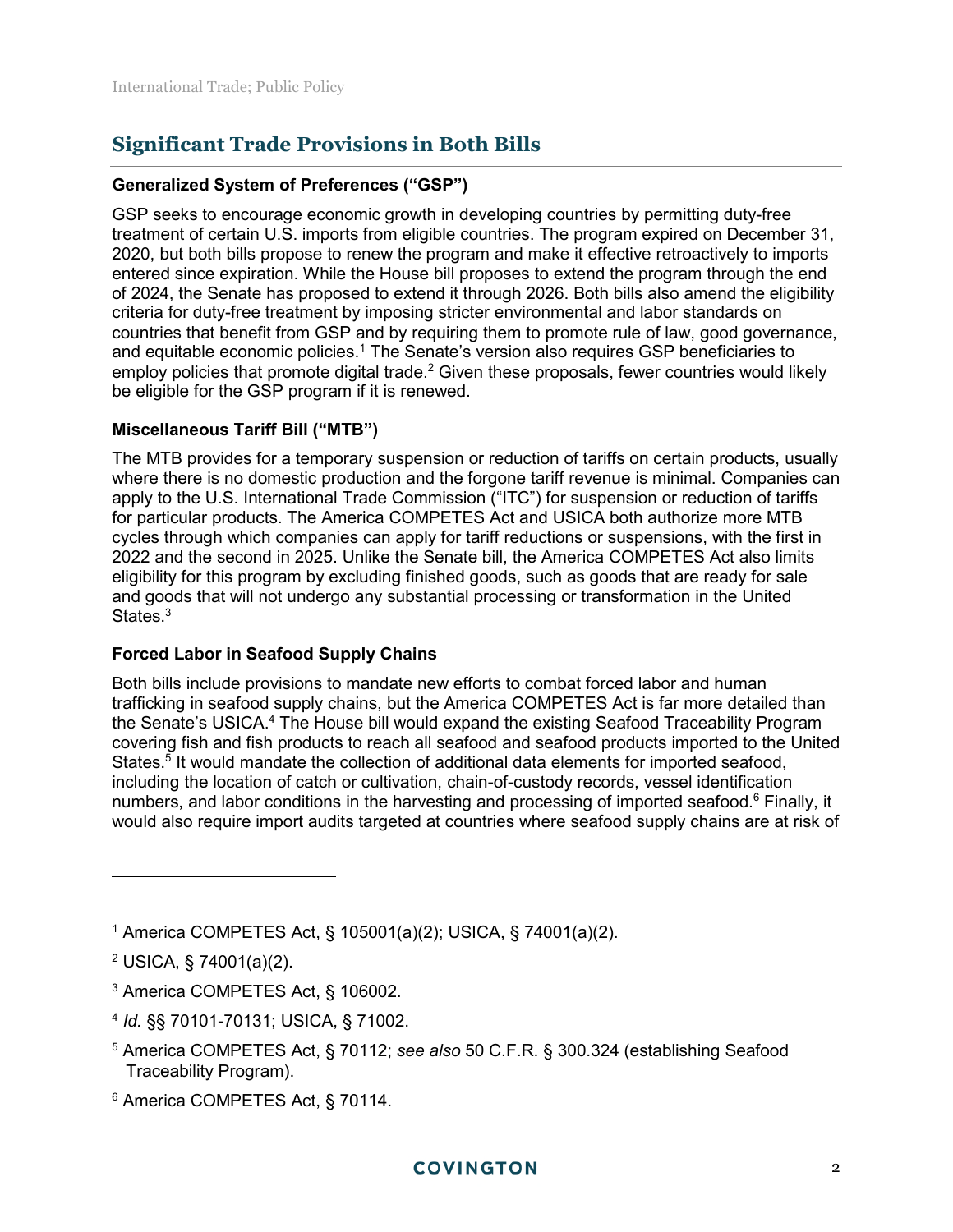using forced labor and human trafficking, such as China, Vietnam, Indonesia, and Peru.<sup>7</sup> Although USICA would mandate that U.S. Customs and Border Protection ("CBP") issue regulations within one year concerning the verification of seafood imports to prevent the importation of seafood harvested or produced with forced labor, it does not detail the nature of any required new measures.<sup>8</sup>

# **Significant Trade Provisions Only in the House's America COMPETES Act**

#### **Changes to the** *De Minimis* **Rule**

Under Section 321 of the Tariff Act of 1930 (19 U.S.C. § 1321), import transactions valued at less than \$800 are eligible for admission into the United States pursuant to informal entry procedures (requiring less paperwork than standard entry processes) set forth in CBP's regulations and known as the "*De Minimis* rule."<sup>9</sup> The *De Minimis* rule also exempts importers from paying some taxes and duties and from classifying merchandise under the Harmonized Tariff Schedule of the United States. Some merchandise—such as imports subject to antidumping or countervailing duty orders or to tariff-rate quotas—does not qualify for the *De Minimis* rule regardless of its value.

The America COMPETES Act would broaden the scope of merchandise that is *ineligible* for Section 321 entry under the *De Minimis* rule. In particular, it would bar (1) goods from countries that are both non-market economies and on the U.S. Trade Representative's ("USTR") intellectual property rights Priority Watch List (currently only China meets both criteria); (2) goods subject to Section 301 or Section 232 enforcement actions; and (3) goods covered by a single order or contract that are forwarded through a distribution or processing facility (*i.e.,* one used primarily for the storage of articles intended for subsequent shipment) in a foreign country. Finally, the America COMPETES Act would also prohibit suspended or debarred importers from utilizing the *De Minimis* rule.

#### **Trade Remedies**

The America COMPETES Act also seeks to revamp trade remedy laws in ways that increase the risk of antidumping and countervailing tariffs. The House bill draws on bipartisan legislation originally introduced by Senators Rob Portman (R-OH) and Sherrod Brown (D-OH). The Portman-Brown bill was not included in USICA.

A major change in the House bill is that it authorizes "successive" investigations, *i.e.*, concurrent or follow-on investigations. In antidumping and countervailing duty investigations, the ITC determines whether the U.S. domestic industry is materially injured or threatened with material injury by reason of those imported goods. These provisions are designed to address the socalled "whack-a-mole" problem where "trade remedy orders are put in place on imports from

<sup>7</sup> *Id.* §§ 70114-70115.

<sup>8</sup> USICA, § 71002.

<sup>9</sup> The *De Minimis* rule threshold was previously only \$200, but the amount was raised to \$800 with the passage of the [Trade Facilitation and Trade Enforcement Act of 2015 \("TFTEA"\).](https://www.cbp.gov/trade/trade-enforcement/tftea)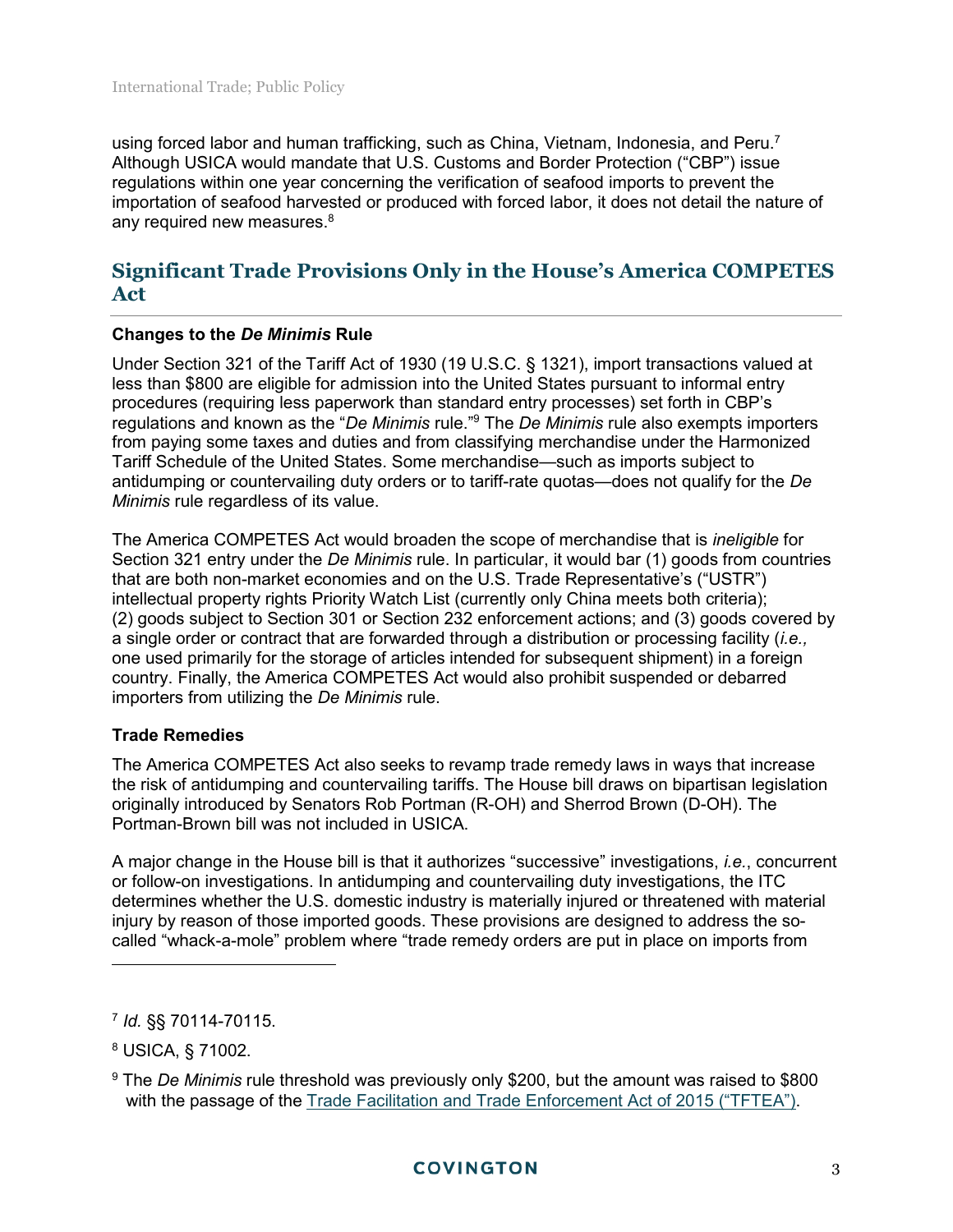one country, and, as a result, the U.S. market is flooded with dumped or subsidized imports of that same product from a different country."<sup>10</sup> The proposal requires the agency to take into account its injury determination in the prior investigation and prohibits the ITC from issuing a negative injury determination where recent improvements in the domestic industry's performance are due to relief granted in the prior investigation.<sup>11</sup> These changes make it more difficult for the ITC to issue a negative injury determination in a successive investigation.

The U.S. Department of Commerce ("Commerce") investigates whether subject imports are being sold at less than fair value (*i.e.*, dumped) or unfairly benefitting from countervailable subsidies provided by a foreign government. The America COMPETES Act alters Commerce's authority in dumping cases and includes highly technical changes to multiple methodologies and calculations, including: the types of sales Commerce may consider when calculating a respondent's normal value; the application of duty drawback in calculating export or constructed export price; the authority to find a particular market situation and disregard the recorded costs of producers; and the calculation of cost of production where certain market distortions may exist.<sup>12</sup> For subsidies proceedings, the bill (1) allows Commerce to investigate cross-border subsidies, that is, subsidies offered to exporters or producers in the country under investigation but provided by a government located elsewhere;<sup>13</sup> and (2) requires Commerce to investigate claims of currency undervaluation as a subsidy and clarifies when currency undervaluation provides a benefit to foreign producers.<sup>14</sup> After antidumping or countervailing tariffs have been ordered by the agency, Commerce reviews whether imports are circumventing the tariffs, for example, after the product is altered in some way. The House bill permits Commerce to apply a finding of circumvention to entries made prior to the initiation of a circumvention inquiry and authorizes circumvention findings on a country-wide, rather than just a company-specific, basis.<sup>15</sup>

CBP is tasked with, *inter alia*, assessing tariffs on imports and addressing possible tariff (or duty) evasion by importers. While CBP's authority to review duty evasion allegations is currently limited to evasion of antidumping or countervailing tariffs, the proposed legislation expands that

## **COVINGTON**

<sup>10</sup> Rob Portman U.S. Senator for Ohio, Press Releases, *[Portman, Brown Introduce Legislation](https://www.portman.senate.gov/newsroom/press-releases/portman-brown-introduce-legislation-strengthen-trade-remedy-laws-protect)  [to Strengthen Trade Remedy Laws, Protect American Workers](https://www.portman.senate.gov/newsroom/press-releases/portman-brown-introduce-legislation-strengthen-trade-remedy-laws-protect)*.

<sup>11</sup> American COMPETES Act, § 102001(a)(3).

<sup>12</sup> *Id.* §§ 102102-102105.

<sup>13</sup> *Id.* § 102101(a)(4).

<sup>14</sup> *Id.* §§ 102301-102302. In February 2020, Commerce had [amended](https://www.govinfo.gov/content/pkg/FR-2020-02-04/pdf/2020-02097.pdf) its regulations to make it easier for the agency to find that currency undervaluation is a countervailable subsidy, specifically defining when currency undervaluation provides a benefit. With respect to the finding of a benefit, the House's proposal appears to be an endorsement of Commerce's amended regulation.

<sup>&</sup>lt;sup>15</sup> *Id.* § 102201. Commerce [amended](https://www.govinfo.gov/content/pkg/FR-2021-09-20/pdf/2021-17861.pdf) its rules in September 2021 by creating separate circumvention regulations for the first time, and the House bill seemingly endorses many of the changes made by Commerce.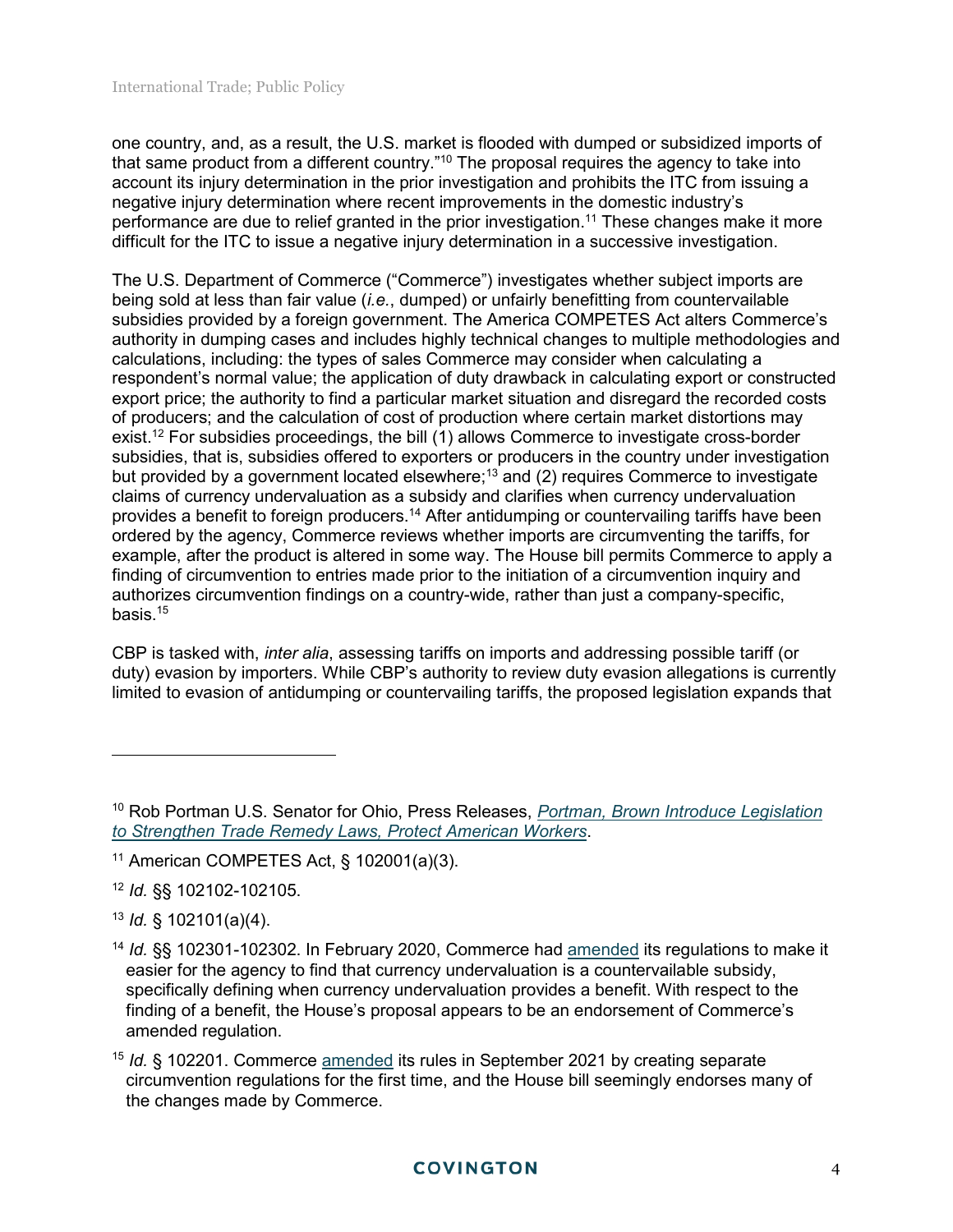authority to cover tariffs stemming from safeguard measures.<sup>16</sup> In the short term, this change would impact importers of solar cells and panels and large residential washers, which are currently subject to safeguard measures in the United States. Additionally, the proposed legislation authorizes CBP to establish a confidential information sharing system through which outside counsel can have access to confidential information filed by other parties.<sup>17</sup> Counsel to parties involved in duty evasion proceedings currently cannot access this confidential information, making it impossible for a party, such as an alleged evader, to respond fully to the allegations made against it.

## **Trade Adjustment Assistance ("TAA")**

The current TAA program is set to expire on June 30, 2022. The House's legislation includes a number of provisions to reauthorize and modernize TAA, which assists workers negatively impacted by increased imports, such as through income support and job training. In an effort to ensure TAA benefits reach the most severely affected communities and in recognition of racial disparities and inequities in the economy, the proposed legislation makes several changes to TAA for workers, firms, farmers, and communities. TAA provisions were reportedly a top priority for House Democrats and therefore key to securing their support for including a trade title in the bill.

# **Significant Trade Provisions Only in the Senate's USICA**

## **Section 301 Exclusions**

Beginning in 2018, the United States imposed tariffs on Chinese goods pursuant to Section 301 of the Trade Act of 1974 (19 U.S.C. § 2411). These tariffs were imposed pursuant to four lists issued by the USTR, which outlined specific goods and product descriptions, along with corresponding tariff rates. Importers could apply for exclusions for products described in the lists, but any granted exclusions were temporary and have since expired. USTR recently invited requests to reinstate certain product exclusions that were extended by the Trump Administration.<sup>18</sup> The set of extended exclusions eligible for possible reinstatement is limited to 549 products, a small subset of the exclusions initially granted, and USTR's review remains pending.

USICA would amend and impact Section 301 product exclusions in two primary ways. First, the bill would reinstate all exclusions previously granted and published by the USTR from enactment through December 31, 2022, with some narrow retroactivity provisions for a small subset of specified exclusions. By our estimate, less than 7% of previously granted exclusions would have retroactive effect under the Senate bill.<sup>19</sup> Second, USICA calls for USTR in the

 $\overline{a}$ 

<sup>16</sup> *Id.* § 102402.

<sup>17</sup> *Id.* § 102403.

<sup>18</sup> *See* Covington Alert, *[USTR Weighs Reinstating Limited Exclusions from Tariffs on Chinese](https://www.cov.com/en/news-and-insights/insights/2021/10/ustr-weighs-reinstating-limited-exclusions-from-tariffs-on-chinese-imports.)  [Imports](https://www.cov.com/en/news-and-insights/insights/2021/10/ustr-weighs-reinstating-limited-exclusions-from-tariffs-on-chinese-imports.)*.

<sup>&</sup>lt;sup>19</sup> The retroactivity provisions in § 730001 limit eligibility to the subset of exclusions that were extended to December 31, 2020. In addition, retroactivity is further limited to exclusions that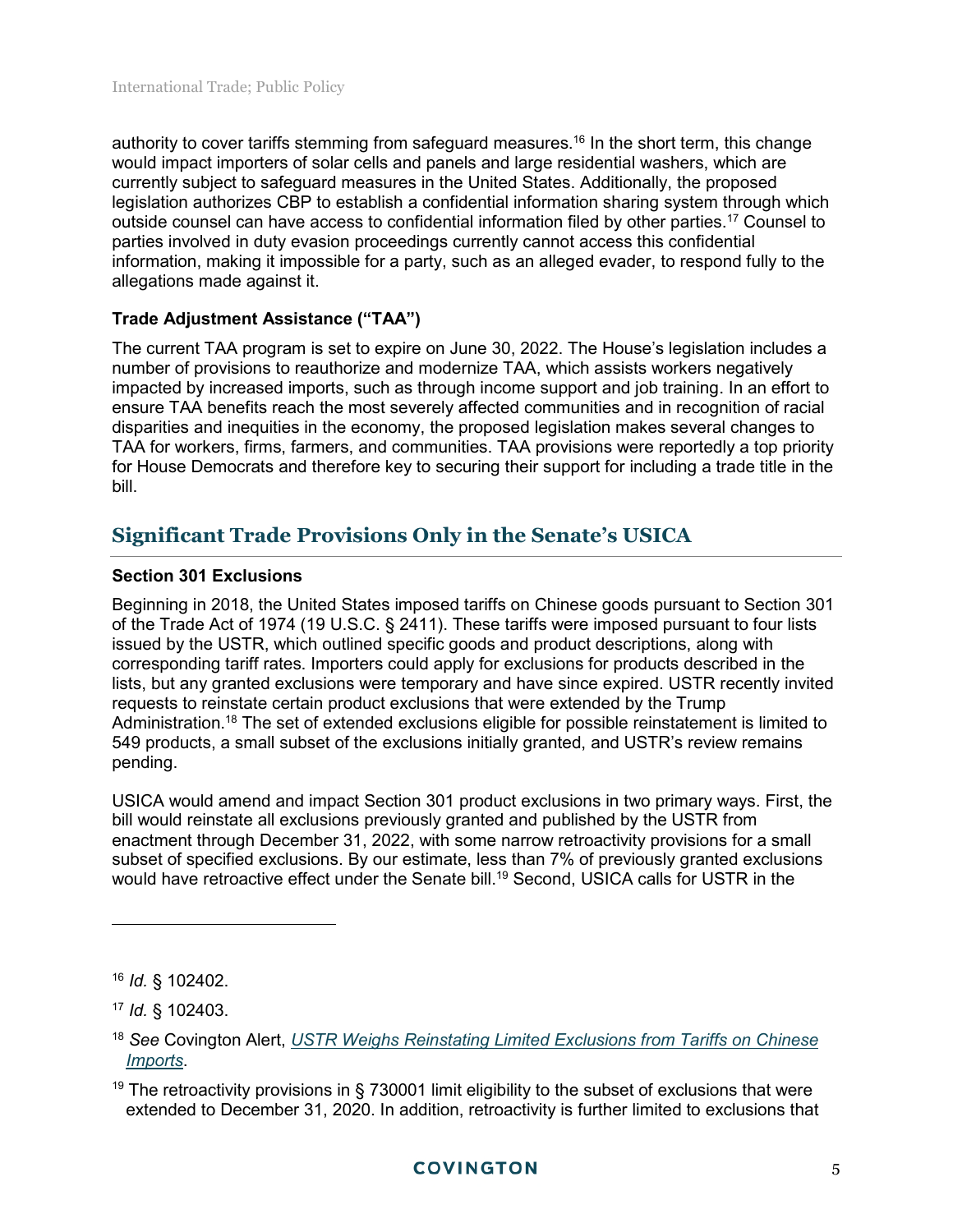future to implement a reformed exclusion process that takes into account, *inter alia*, (1) whether the failure to grant the exclusion would result in severe economic harm to the requester; (2) whether the imposition of the duty would unreasonably increase consumer prices for day-to-day items consumed by low- or middle-income families in the United States; and (3) whether the failure to grant the exclusion is likely to result in a particular entity or entities having the ability to abuse a dominant market position.

#### **Forced Labor Enforcement**

USICA would amend Section 307 of the Tariff Act of 1930 (19 U.S.C. § 1307), which prohibits the importation of goods made wholly or in part with forced labor.<sup>20</sup> Presently, the Forced Labor Division within CBP's Office of Trade plays a leading role in the enforcement of the import prohibition by receiving and investigating allegations of forced labor in the supply chains of imported goods. The amendments would codify the Forced Labor Division's investigative authority and would mandate that the Division prioritize investigations by consulting with the U.S. Departments of Labor and State, and by taking into account the complicity of foreign governments in facilitating forced labor and the impact of potential enforcement action, among other factors.<sup>21</sup> Furthermore, the amendments would require that the Forced Labor Division provide quarterly briefings to Congress on the status of allegations and investigative activities.<sup>22</sup>

# **Legislative Outlook**

The next step is for the House to finalize and pass the America COMPETES Act. Because of the Democratic majority in the House, the bill could pass without Republican support if the Democratic caucus remains largely united. If the House passes the America COMPETES Act, a conference committee with members from both chambers will meet to resolve differences between the competing bills. As noted, the need to secure some measure of Republican support in the Senate will shape the ultimate content of the legislation. The conference process could result in significant amendments, including the removal of provisions that lack support in either chamber. Given the expected horse-trading, companies should actively monitor these developments.

\* \* \*

<sup>21</sup> *Id.* 

 $\overline{a}$ 

 $22$  *Id.* 

were not granted by USTR within 180 days of a liquidated entry (*i.e.*, within roughly 300 plus 180 days)—and very few exclusions were granted only after such substantial delays.

<sup>20</sup> USICA, § 71001.